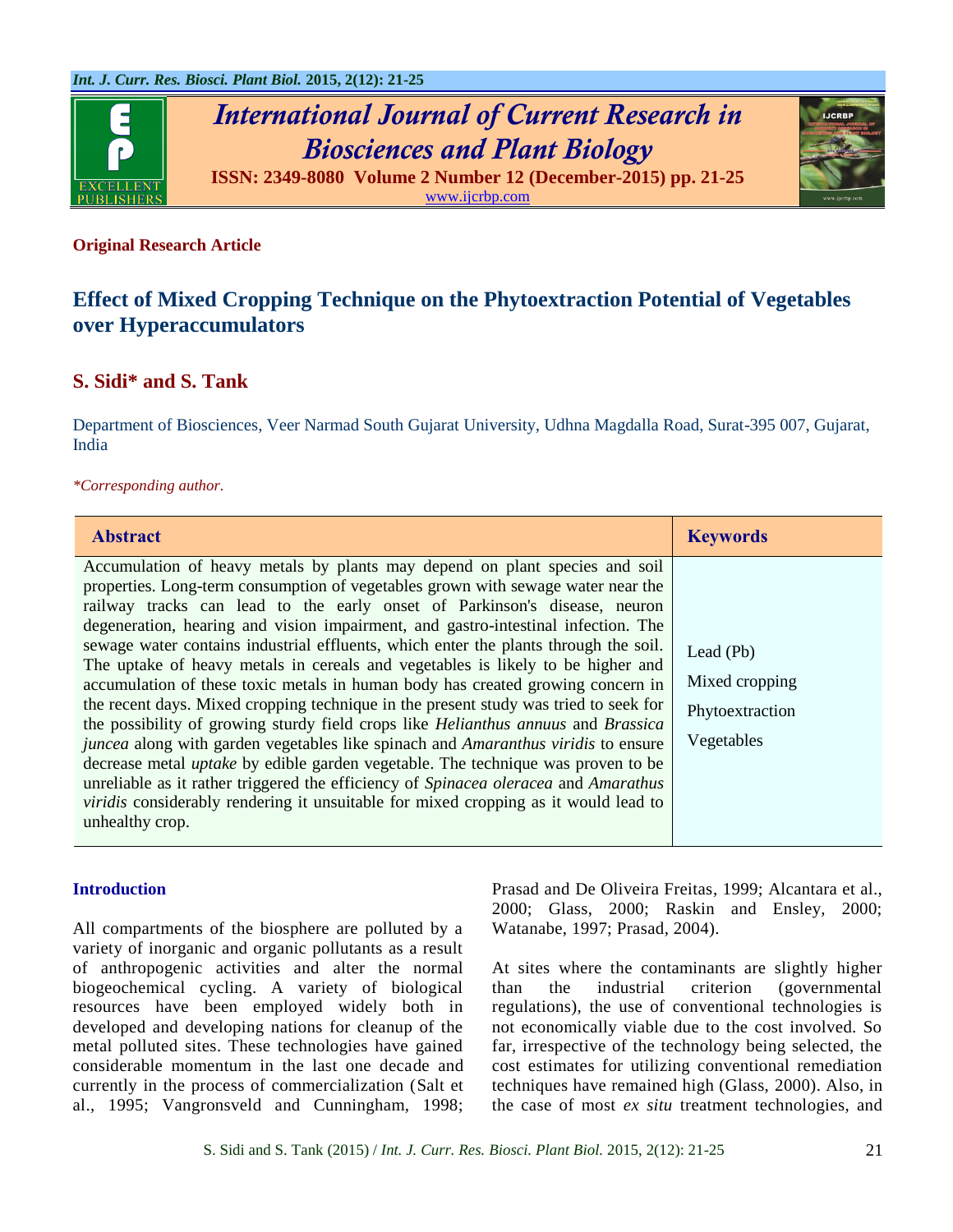transport costs need to be factored in, to arrive at the final cost for remediating a contaminated site. Phytoremediation using hyperaccumulator plants has been studied extensively. *Helianthus annuus* and *Brassica juncea* have proven to be extremely effective in phytoextracting lead. The potentials of other edible plants like *Spinacea oleracea* and *Amaranthus viridis* are investigated in the present study.

The uptake of heavy metals in cereals and vegetables is likely to be higher and accumulation of these toxic metals in human body created growing concern in the recent days. Hence mixed cropping techniques is tried to evaluate the advantages of growing kitchen garden vegetables along with field crops.

### **Materials and methods**

The present study investigated the comparative potentials of four hyperaccumulator species namely: Field crop: *Brassica juncea* and *Helianthus annuus*; Edible crop: *Spinacea oleracea* and *Amaranthus viridis*. The plants were grown on soils spiked with 5, 50 and 250 ppm of Lead.

The soil was spiked with 5ppm, 50 ppm and 250 ppm of lead stock solution. Approximately 5 g seeds were sown with equidistant spreading to avoid crowing and maintain equal plant density. Before sowing; seeds were selected each of approximate same size and color; they were washed with distilled water (except *Amaranthus viridis* as its too small) and then sown into the soil.

For mixed cropping two hyperaccumulators were grown in the same area. Plants were harvested after 45 days from the date of sowing. The plants were uprooted manually and preserved in plastic zip lock bags for further analysis at the laboratory.

Preparation of plants for digestion: The sampled plants were wash thoroughly with tap water and then with distilled water to remove any soil debris adhering to the roots or the plant. The plants were then cut into roots and shoots and dried in hot air oven at 70°C for 2 days.

## **Preparation of plant extracts**

Dried material was ground using mortar and pestle. About 0.5 g of dried plant powder was taken in borosilicate beaker. Some glass beads were added to avoid spurting during acid digestion. 30 ml of nitric acid was added to the beaker. The sample was digested on hot plate at 80 degrees for 2 h. It was ensured that the acid level would remain at least 5ml in the beaker during digestion to prevent charring of the contents. After cooling, the final digest was diluted to about 100 ml with deionized, distilled water.

The digestate was filtered through a vacuum filtration apparatus and the final volume was adjusted to 100 ml with deionized, distilled water. Filtrate collected in 100 ml using standard flask. Finally the volume was made using ultra pure distilled water. The extract were tested for lead using ICP:AES

#### **Fig. 1: Mixed cropping practiced in pot beds using four plants.**



**Fig. 2: Phytoextraction potentials of plants without mixed cropping.**

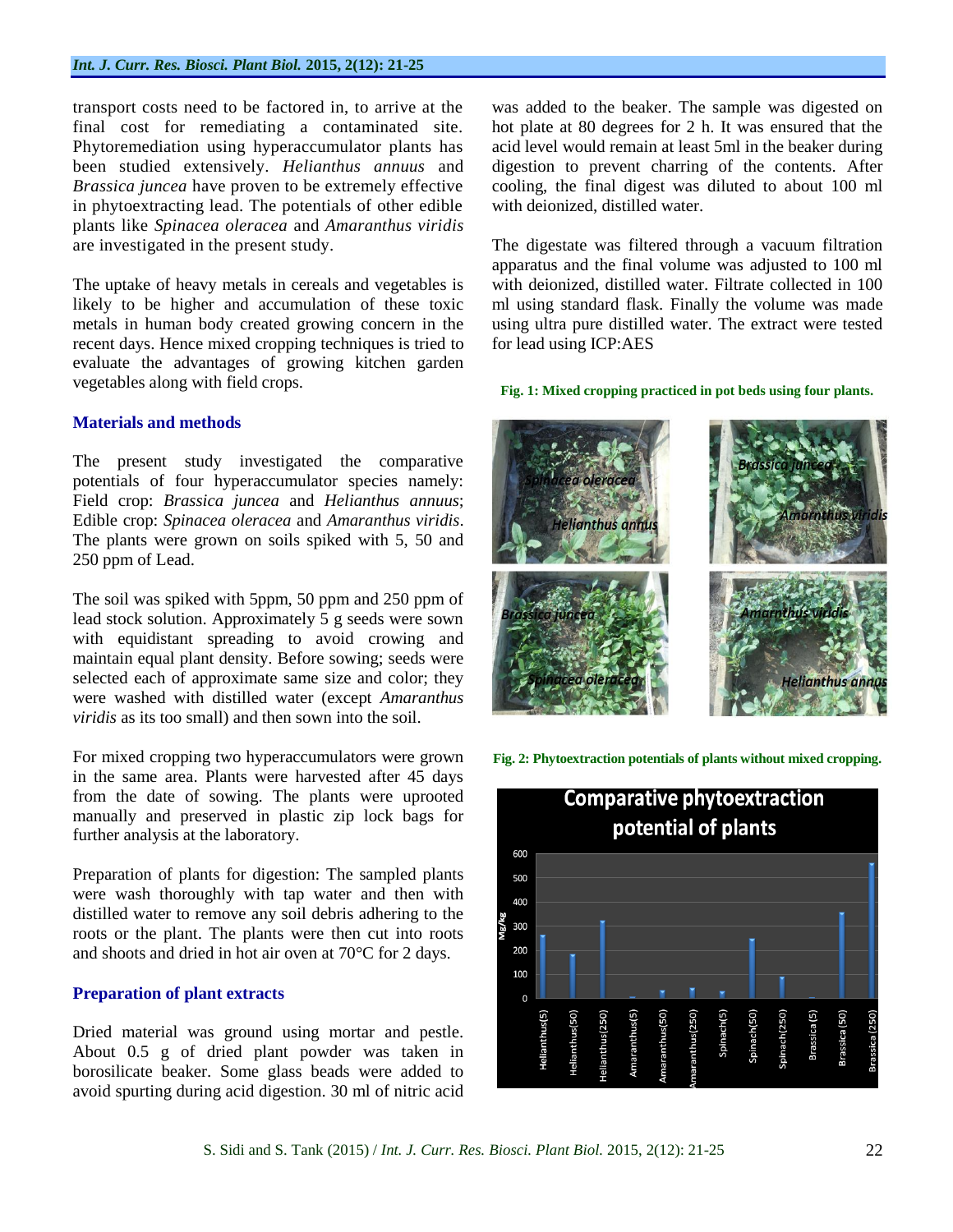#### **Results and discussion**

This was tried to seek for the possibility of growing sturdy field crops like *Helianthus annuus* and *Brassica juncea* along with garden vegetables like spinach and *Amaranthus viridis* to ensure decrease metal uptake by edible garden vegetable. Overall bioaccumulation decreased in case of *Helianthus annuus* and *Brassica juncea* with exception for *Brassica juncea* at 250 ppm lead concentration and mixed cropping with *Spinacea oleracea.* In case of *Amaranthus viridis*, its bioaccumulation factor increased with both the hyperaccumulators.

**Fig. 3: Comparative graphical representation of mixed cropping of hyper accumulators with** *Helianthus annuus, Brassica juncea, Spinacea oleracea* **and** *Amaranthus viridis.*







TF of *Amaranthus viridis* had reduced when mixed cropped with *Brassica juncea* .Low translocation factor indicates that the plant is not able to transfer the metal to

above ground edible leafy part of the plant. In case of *Spinacea oleracea* there was an overall decline in its metal uptake ability with hyperaccumulators Also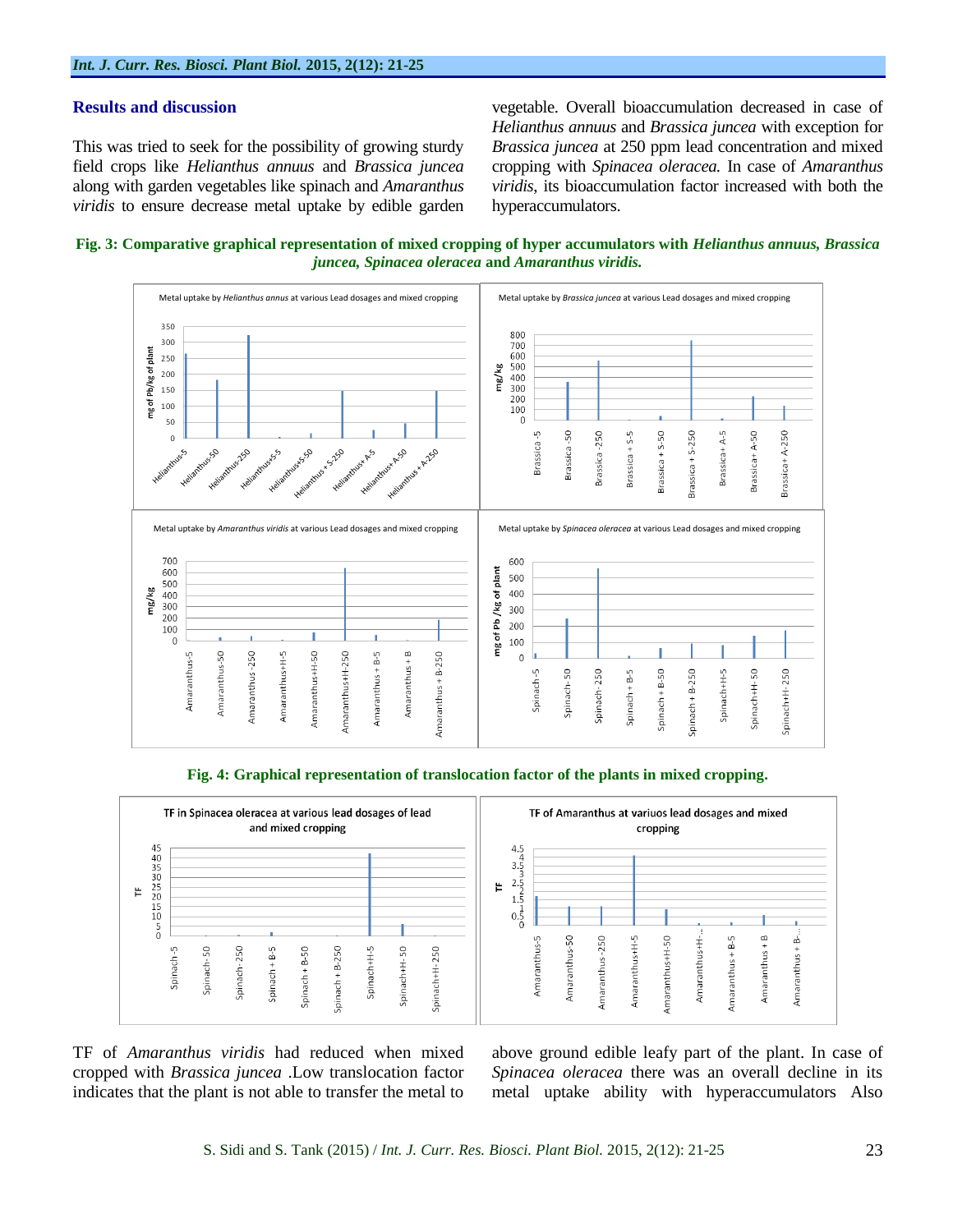overall reduction in Bioaccumulation factor of *Spinacea oleracea* with hyper accumulators suggested that the technique could be practiced in metal contaminated fields used for growing spinach. TF, BCF and BAC values >1 had been used to evaluate the potential of plant species for phytoextraction and phytostabilization (Malik et al., 2010; Moaffat, 1995). High translocation of these metals from root to shoot indicated that the plants have vital characteristics to be used in phytoextraction of these metals as indicated by Ghosh and Singh (2005) and La´zaro et al. (2006). Plant species with slow plant growth, shallow root system and small biomass production are not generally preferred for phytoremediation. It is easy for plants species with TF>1 to translocation metals from roots to shoots than those which restrict metals in their roots.

Plant species with high TF values were considered suitable for phytoextraction generally requires translocation of heavy metals in easily harvestable plant parts i.e. shoots (Malik et al., 2010). According to Ghosh and Singh (2005) phyto-extraction is a process to remove the contamination from soil without destroying soil structureand fertility (Cui et al., 2007).

## **Conclusion**

The technique is proven to be non beneficial as it increased the Bioaccumulation concentration of *Amaranthus viridis* considerably rendering it unsuitable for mixed cropping as it would lead to unhealthy crop. But it's noteworthy to see that the translocation factor of *Amaranthus viridis* decreased when mixed cropping with *Brassica juncea* hence could be grown together with *Brassica juncea*. Mixed cropping had a positive synergistic effect on the metal uptake activity *Amaranthus viridis* and negative effect on *Spinacea oleracea*. BAC of *Spinacea oleracea* reduced considerably when mixed cropped with hyperaccumulators hence could be grown together with them. An exceptionally high TF value with *Helianthus annuus* indicates that failure of this technique. With more extensive research on mixed cropping it could be possible to save our kitchen garden vegetables from uptake of more metal uptake and rendering safe for consumption.

#### **Acknowledgements**

Authors are grateful to M/s ENPRO Enviro Tech and Engineers Pvt. Ltd. for providing laboratory facilities to carry out the research work.

#### **References**

- Alcantara, E., Barra, R., Benlloch, M., Ginhas, A., Jorrin, J., Lopez. J.A., Lora, A., Ojeda, M.A., Pujadas, A., Requejo, R., Romera, J., Sancho, E.D., Shilev, S., Tena, M., 2000. Phytoremediation of a metal contaminated area in southern Spain. In: Intercost Workshop.  $(15<sup>th</sup> - 18<sup>th</sup>$  November, 2000), Sorrento, Italy. pp.121-123.
- Begonia, M.T., Begonia, G.B., Miller, G.S., Gilliard, D., 2004. Effects of chelate application time on the phytoextraction of lead-contaminated soils. Bull. Environ. Contam. Toxicol. 73, 1033–1040.
- Cui, S., Zhou, Q., Chao, L., 2007. Potential hyperaccumulation of Pb, Zn, Cu and Cd in endurant plants distributed in an old smeltery, northeast China. Environ. Geol. 51, 1043-1048.
- Ghosh, M., Singh, S.P., 2005. A review on phytoremediation of heavy metals and utilization of its byproducts. Appl. Ecol. Environ. Res. 3, 1- 18.
- Glass, D.J., 2000, Economic potential of phytoremediation. In: Phytoremediation of toxic metals: using plants to clean-up the environment (Eds.: Raskin, I., Ensley, B.D.). John Wiley & Sons, New York. pp.15-32.
- La´zaro, D. J., Kidd, P.S., Monterroso Martínez, C., 2006. A phytogeochemical study of the Tras-os-Montes region (NE Portugal): possible species for plant-based soil remediation technologies. Sci. Total Environ. 354, 265-277.
- Malik, R.N., Husain, S.Z., Nazir, I., 2010. Heavy metal contamination and accumulation in soil and wild plant species from industrial area of Islamabad, Pakistan. Pak. J. Bot. 42(1), 291-301.
- Moffat, A.S., 1995. Plants proving their worth in toxic metal cleanup. Science. 269, 302–303.
- Prasad, M.N.V., De Oliveira Freitas, H.M., 1999. Metal hyperaccumulation in plants - Biodiversity prospecting for phytoremediation technology. Electronic J. Biotechnol. 6(3), 285-312.
- Raskin, I., Ensley, B.D., 2000. Phytoremediation of Toxic Metals: Using Plants to Clean-up the Environment. John Wiley and Sons, New York. 352p.
- Revathi, S., Subhashree, V., 2013. Physiological and biochemical mechanisms of heavy metal tolerance. Int. J. Environ. Sci. 3(5), 1339-1354.
- Salt, D.E., Blaylock, M., Kumar, N.P.B.A., Dushenkov, V., Ensley, D., Chet, I., Raskin, I., 1995. Phytoremediation: a novel strategy for the